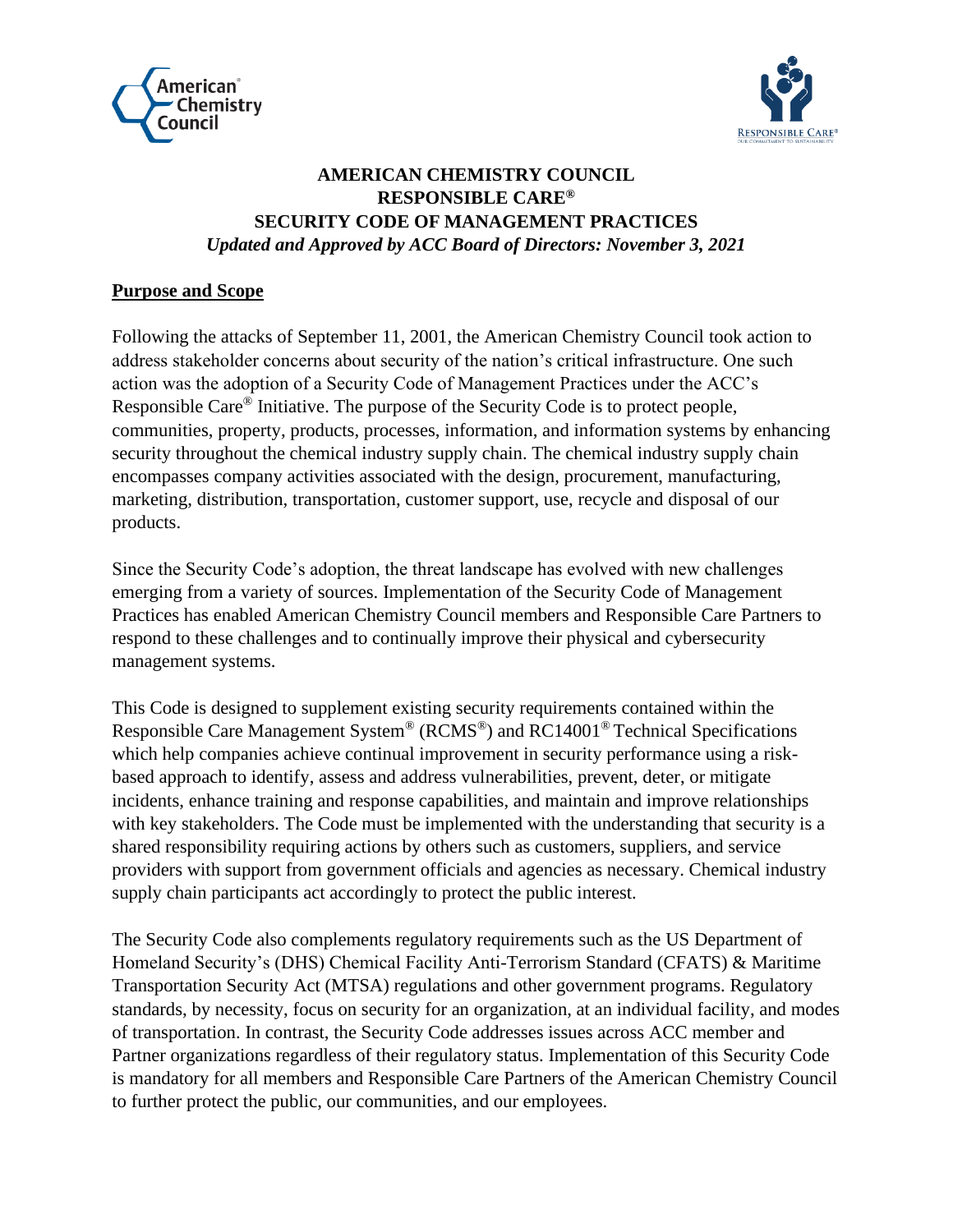



### **Management Practices**

Each ACC member and Responsible Care Partner company must implement a risk-based security management system. The risk-based security management system will conform to the following management practices:

## **1. Leadership and Culture**.

Senior leadership commits to creating, valuing, and sustaining a strong security culture throughout the organization. Leadership at all levels consistently demonstrates a visible and ongoing commitment and organizational emphasis on fostering continual improvement of security performance across the organization's supply chain.

## *The organization's senior and other leadership will:*

- 1.1 Demonstrate the importance of security through words and actions, including an understanding of significant risks and their potential consequences;
- 1.2 Establish and routinely communicate security performance expectations, including measurable goals, objectives and targets;
- 1.3 Allocate sufficient resources to meet performance expectations;
- 1.4 Encourage openness in raising concerns and identifying opportunities for improvement in a secure manner;
- 1.5 Actively promote a visible culture of security excellence across the organization; and,
- 1.6 Facilitate collaboration of cybersecurity and physical security functions.

## **2. Security Risk Management**

Identify, prioritize, and analyze potential security threats, vulnerabilities and consequences using industry recognized techniques and methodologies. An integrated risk management strategy requires an in-depth understanding of the potential interrelated impacts between cyber and physical functions.

## *To implement measures to minimize security risks, the organization will:*

- 2.1 Assess and inventory its key physical and cyber assets;
- 2.2 Understand the threats and risks to its physical and cyber assets, including operating technology, both separately and together, to support informed decision making;
- 2.3 Communicate, coordinate, and collaborate to develop a common threat landscape and a unified risk strategy;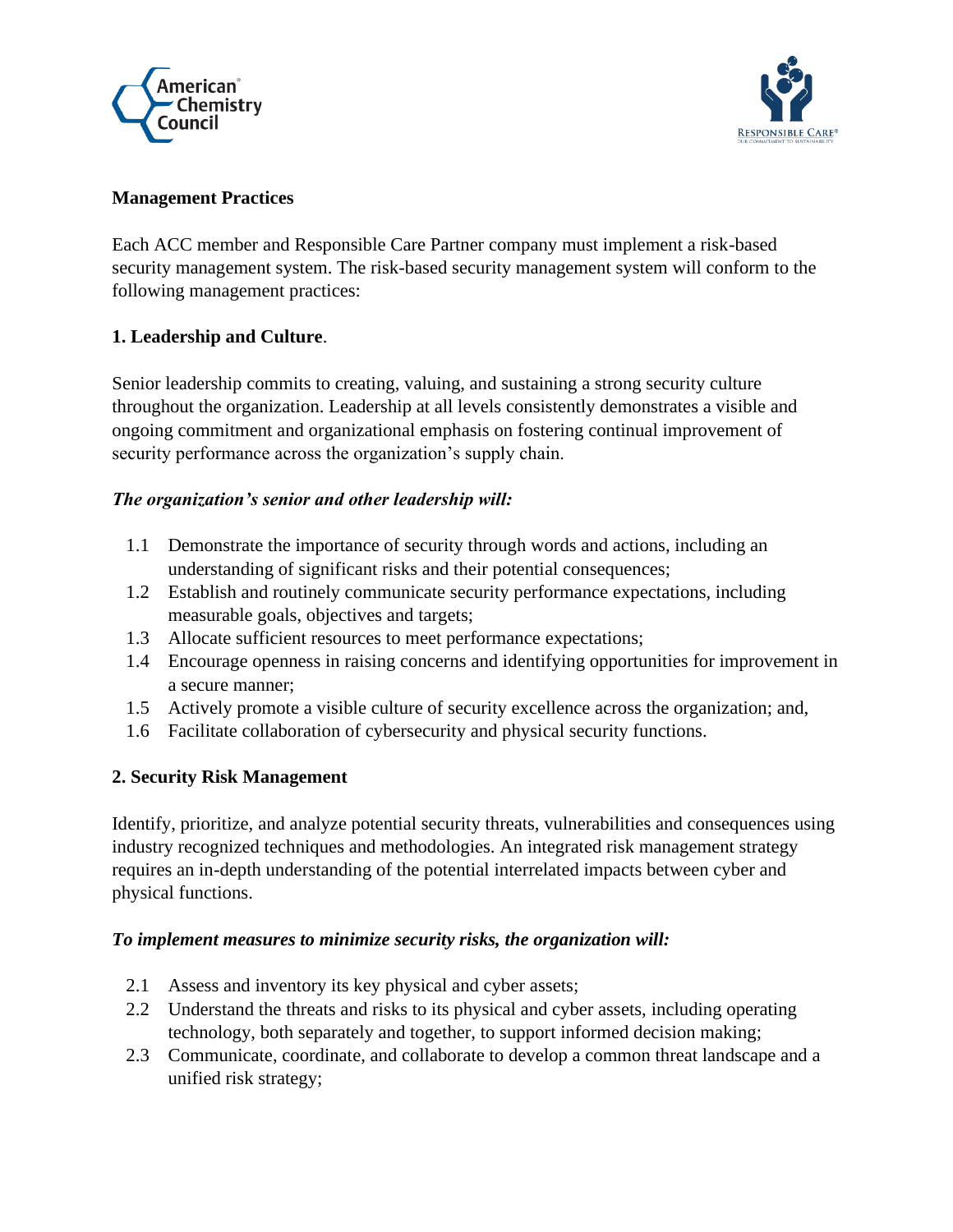



- 2.4 Rank and prioritize security risks using industry based and recognized techniques and methodologies;
- 2.5 Allocate resources to minimize risk exposure;
- 2.6 Conduct integrated security vulnerability assessments for industrial and non-industrial sites and key assets;
- 2.7 Develop processes and programs to secure key assets and the enterprise; and,
- 2.8 Establish a process to regularly re-assesses security risks, considering the changing threat landscape.

## **3. Implementation of Security Measures**

The organization will develop and implement security measures commensurate with identified risks.

## *When developing and implementing these measures, the organization will:*

- 3.1 Implement, in a timely manner, policies, procedures, programs and physical and/or technological enhancements as appropriate to address the identified risks;
- 3.2 Consider leading security practices and the experiences of other organizations;
- 3.3 Address potential risks to business continuity;
- 3.4 Work with its commercial partners and others in its supply chain to address shared risks; and,
- 3.5 Align security measures to be compatible with other safety and environmental measures.

## **4. Documentation.**

Documentation of security programs, processes, and procedures.

## *To sustain a consistent and reliable security management system, the organization will:*

- 4.1 Identify and document key elements of its security management system including, but not limited to policies, procedures, and governance for physical, cyber, corporate, and confidential or proprietary business information;
- 4.2 Maintain documented information on identified security risks and the methodology used to identify them; and,
- 4.3 Implement measures to secure data and information.

## **5. Training and Guidance**

Employees, contractors and supply chain partners, as appropriate, are provided with relevant information and made aware of their role in the security management system. Personnel are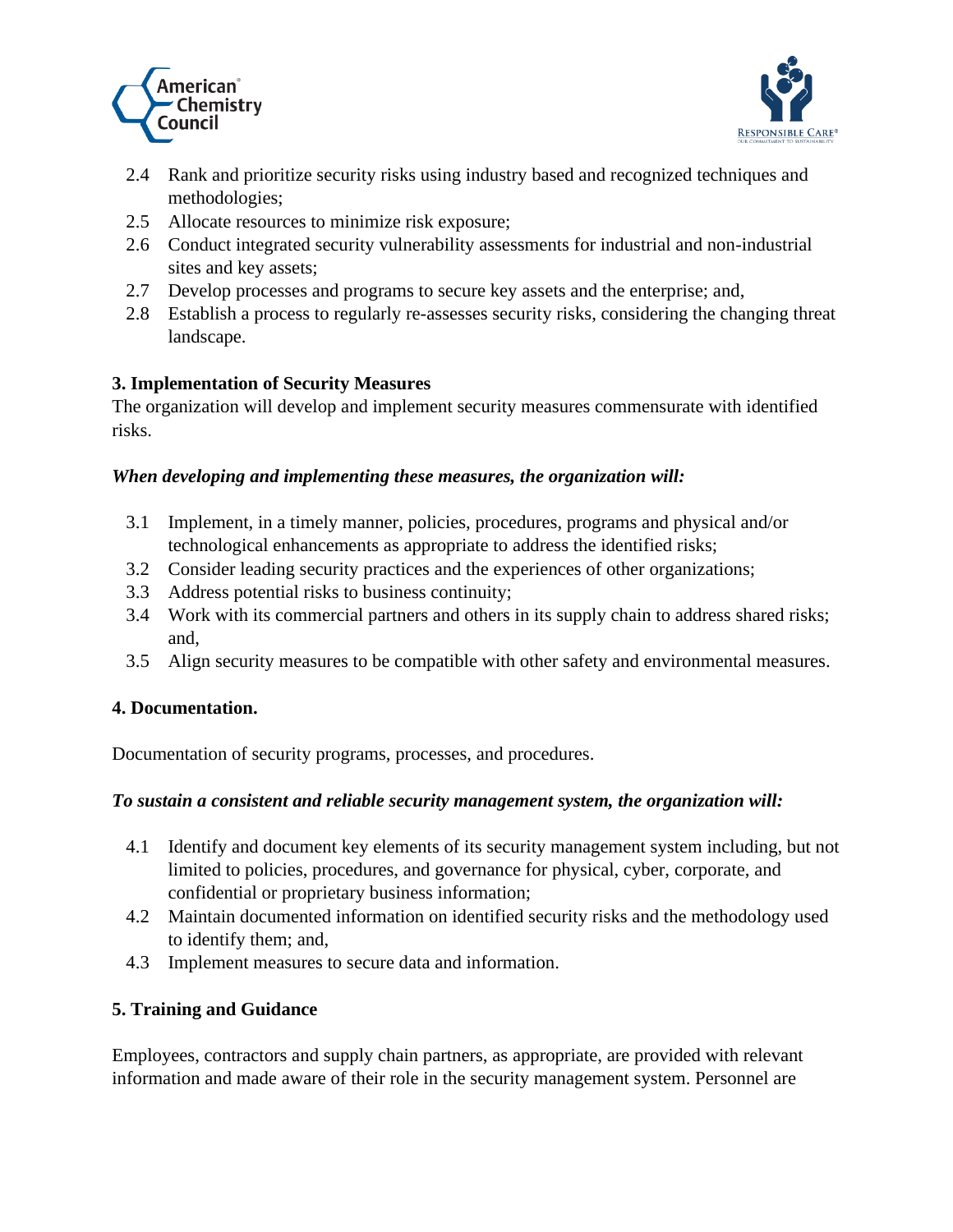



made aware of security risks associated with their role and the consequences associated with nonconformity.

## *The organization will:*

- 5.1 Identify and provide training necessary at relevant levels and functions to support the security management system; and,
- 5.2 Maintain training records per internal document retention requirements.

## **6. Security Threat Assessment and Response**

Develop, maintain, and continually improve processes to detect, deter, delay, and respond to potential security threats and work to prevent these threats from becoming actual security incidents.

## *The organization will promptly respond to potential security threats to its people, assets, products, and supply chain by:*

- 6.1 Evaluating and assessing potential threats and impacts;
- 6.2 Determining the credibility of the potential threats;
- 6.3 Activating existing security mitigation/response plans and monitoring developments; and,
- 6.4 Communicating relevant information to internal and external stakeholders, including law enforcement/government authorities where applicable;

## *In the event a threat becomes an actual security incident, the organization will:*

- 6.5 Initiate existing security mitigation/response plans;
- 6.6 Take appropriate action, as defined in its existing security mitigation/response plans; and,
- 6.7 Communicate relevant information to internal and external stakeholders and law enforcement/government authorities where applicable.

## *Following potential threats and/or actual security incidents, the organization will:*

- 6.8 Conduct a post-threat and/or post-incident response review to identify potential causes, learnings, and opportunities for improvement;
- 6.9 Investigate the cause(s) of system nonconformities and implement necessary corrective actions;
- 6.10 Implement necessary corrective actions to improve existing security mitigation/response plans; and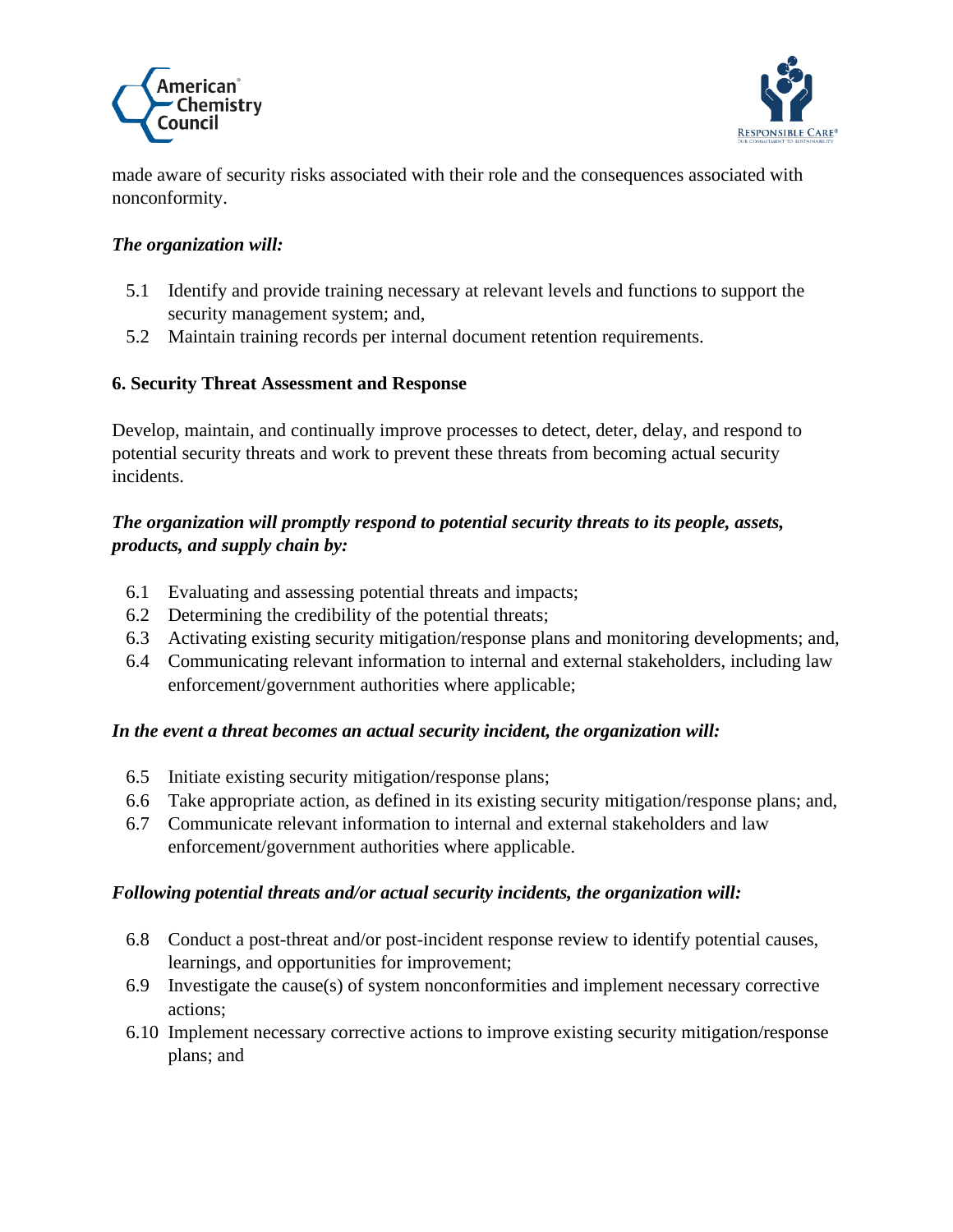



6.11 Share relevant learnings, as appropriate and with appropriate safeguards, to audiences including, but not limited to, law enforcement/government authorities, internal and external stakeholders and/or industry peers.

## **7. Crisis Management**

Integrate security-related scenarios into crisis/emergency management plans to minimize potential impacts to people, communities, operations, and the environment, as well as potential impacts to suppliers, customers and supply chains.

## *When integrating security-related scenarios into crisis/emergency plans, the organization will:*

- 7.1 Identify reasonably foreseeable scenarios that would activate the organization's crisis/ emergency management plan;
- 7.2 Determine possible responses to the identified scenarios;
- 7.3 Define triggers for activation of the crisis/emergency management plan, considering levels of urgency and how to escalate the response if necessary;
- 7.4 Establish lines of authority and a reporting structure;
- 7.5 Identify resources needed to support its crisis/emergency management function in the event it is activated; and,
- 7.6 Plan for both internal and external communications to employees and others working on its behalf, law enforcement/government authorities, members of the public and other key stakeholders.

# **8. Verification**

Organizations conduct verifications of security management system to assess effectiveness.

## *The organization will:*

- 8.1 Periodically assess the effectiveness of its security management system;
- 8.2 Document the assessment method used and the assessment's results;
- 8.3 Take corrective action as necessary; and
- 8.4 Maintain records as required by compliance obligations or company policy.

Verification may be accomplished through:

- Testing:
- Drills and exercises;
- Auditing;
- External party review; or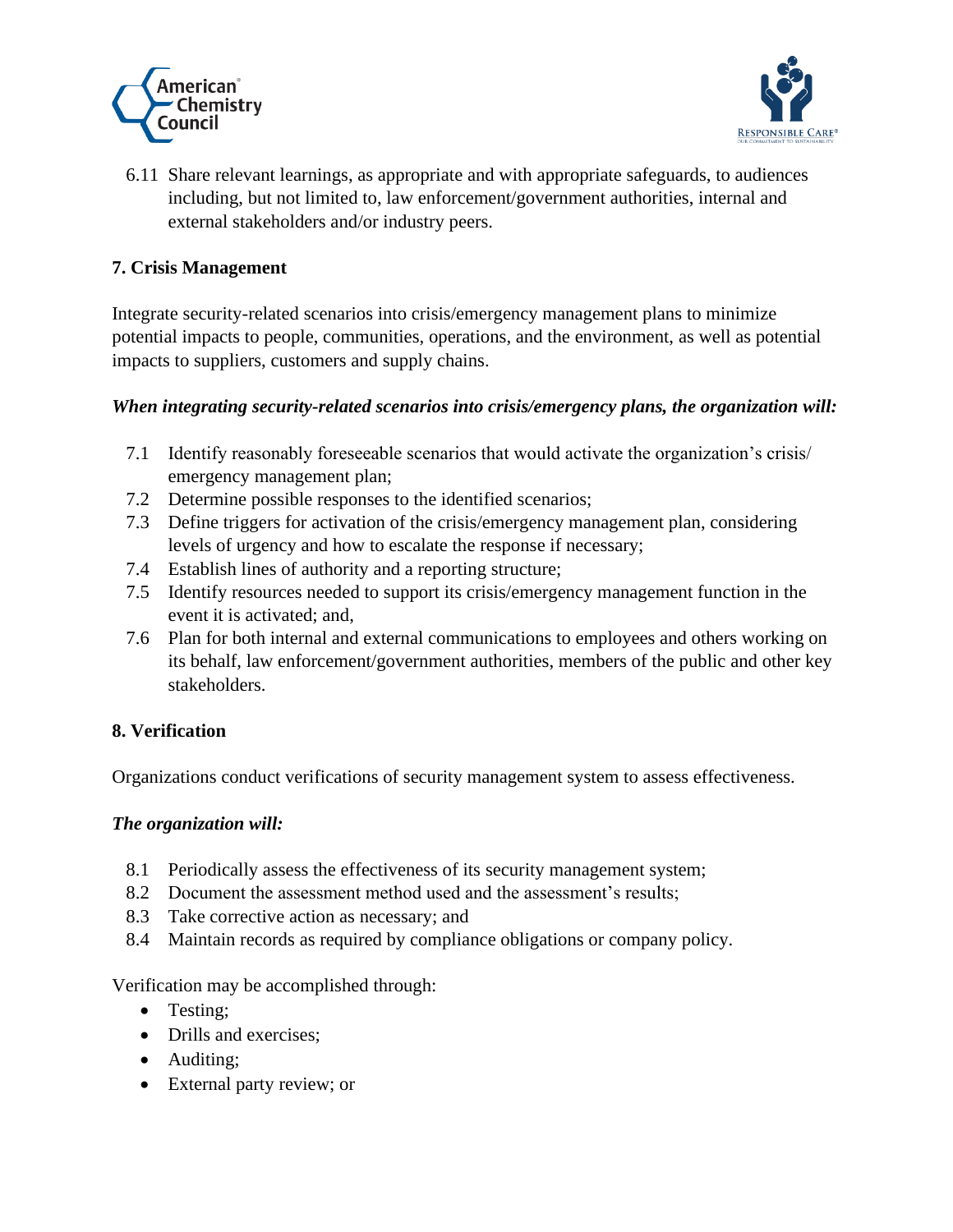



• Other means to determine that the security management system meets the organization's security objectives.

## **9. Management of Change**

The organization manages changes that can impact the effectiveness of its security management system. The management of change process may be specific to the security management system or part of an integrated, organization-wide, multi-discipline approach addressing temporary, limited application, or permanent changes.

#### *Changes the organization will consider include, but are not limited to, those associated with:*

- Physical operations;
- Technological, operational, cyber, or other systems;
- Organizational structure, leadership or business-related organization;
- Product or service changes; and,
- Security threats or vulnerabilities identified from audits, inspections, tools, or other sources.

### **10**. **Continual Improvement**

The organization conducts reviews of its security management system, including, but not limited to physical, cyber, and operational technology, supply chain and intellectual property protection programs to confirm it is meeting its objectives and/or identifying opportunities for improvement. The review process may result in revisions, changes or redesign of security management system elements as necessary to achieve its security-related objectives and to reflect current internal and external factors affecting the security management system.

#### *Inputs to the organization's review process may include, but are not limited to:*

- Results of internal audits, inspections or verification activity;
- Stakeholder inputs and expectations;
- Technological changes;
- Results of management of change reviews;
- Changes to compliance obligations;
- Identified external excellent practices;
- Threats or opportunities to its security profile;
- Results of exercises, drills or technical outputs; and,
- Threat or incident response investigations or after-action reviews.